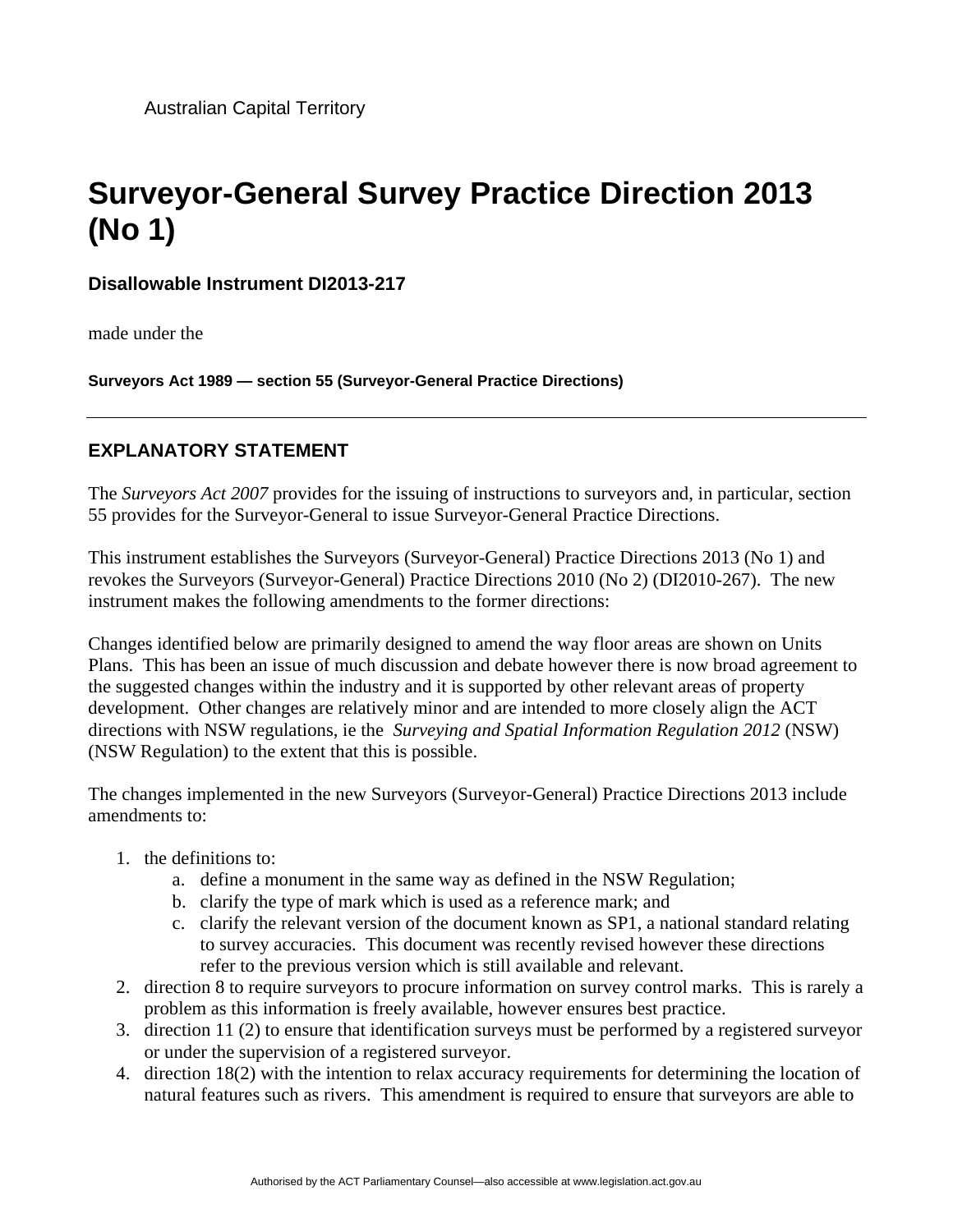make use of more efficient survey methods such as Global Navigational Satellite Systems<sup>1</sup> (GNSS).

- 5. direction 30 to tighten the accuracy requirement for measuring angles with theodolites. This recognises the greater accuracy of modern instruments and is consistent with similar provisions in the NSW Regulation.
- 6. direction 31(2) and add direction 31(3) to lessen the accuracy requirements for rural surveys. This amendment is required to ensure that surveyors are able to make use of more efficient survey methods such as GNSS.
- 7. add new direction 32(5) to require areas to be calculated to appropriate accuracy. This provision is identical to the provision in the NSW Regulation.
- 8. direction 33 (7) to delete the requirement that pegs be placed 'point downwards' which is an obvious practice and as such does not need to be spelled out in the directions .
- 9. direction 48(2) to require a surveyor to seek approval to a new high water determination as well as a changed position. There are some areas within Jervis Bay Territory where the high water boundary has not been previously defined.
- 10. direction 49(4) to clarify this direction. This direction requires a comprehensive report on the new location of a natural feature only when a survey plan is to be lodged with a public authority.
- 11. direction 51 to require surveyors to survey the line of a natural feature rather than to locate such features by traverse and offset. This new provision aligns with the technique now used in the NSW Regulation and recognises the increased use of GNSS to more accurately and efficiently locate natural features. This provision makes the old direction 51 concerning calculation of areas between a traverse and the natural feature unnecessary.
- 12. direction 75 to:
	- a. change the area to be shown on class A unit plans from floor area to title area (which includes the area of half surrounding walls). This change has been made primarily to:
		- i. Address concerns that floor area is considerably less that the title area and this has resulting in confusion and dispute; and
		- ii. The logical assumption that the unit plan would shown title area.
	- b. give surveyors some flexibility in determining wall thickness so as to ensure the new provision does not significantly add to the cost of the survey;
	- c. ensure that the plan clearly indicates that areas are approximate only. This provision is similar to the equivalent provision in the the NSW Regulation and is required as there are differing criteria used to determine areas depending upon the client's requirements; and
	- d. require surveyors to add a 'legend and specification sheet' which explains how areas are determined and that they are approximate only. This sheet will make it clear which areas are shown on the plan.
- 13. correct Schedule 1 Form 2 which incorrectly refers to the *Surveyors Act 2001* instead of the *Surveyors Act 2007*.
- 14. Add new Schedule 3-J to provide an example of a legend and specification sheet (refer to item 12 above).
- 15. corrected spelling errors in several schedule headings.

l  $1$  Other countries such as Russia, China, India and the EEC are now establishing satellite networks similar to the well known GPS satellite navigation system established by the US Dept. of Defense. Modern receivers can utilise multiple systems to obtain greater accuracy and reliability. These multi-system receivers are known as Global Navigation Satellite Systems (GNSS).